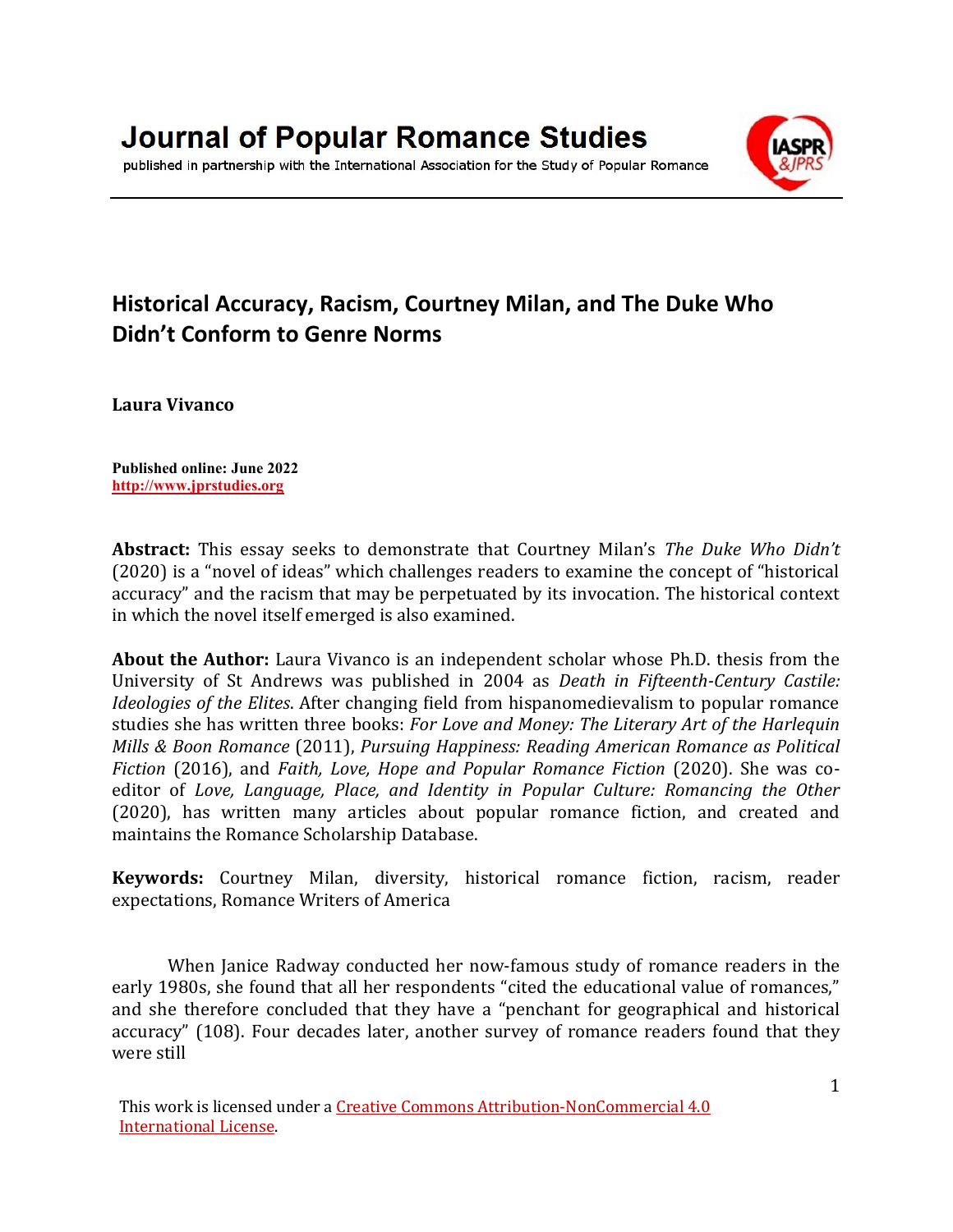concerned with authenticity. Writers of historical romance novels often go to great lengths to ensure that their stories are imbued with historically accurate details. […] For readers, "characters can be fictional, but major events and ways of living should be authentic … dress, diet, dances, customs, historic characters". Portraying historical accuracy is appreciated by readers. (Hackett and Coughlan)

However, as Adrienne Shaw has suggested with regards to digital games that draw on history, "It is never enough to talk about accuracy or veracity when analyzing these constructions; much more is learned by looking at who is telling the story, how they are telling it, and what that demonstrates about what they find important" (6).

The person "who is telling the story" which is the focus of this essay is best-selling author Courtney Milan. She is a romance writer with unique insights into the extent to which some in the romance community will mobilise to protect a racist status quo. In 2019 she found herself

at the center of the implosion of the Romance Writers of America […]. A longtime board member, she had spent years trying to push RWA to take a stronger stance against racism and work harder to promote equity and inclusion within its ranks. Instead, in December, RWA informed Milan of sanctions against her as the result of a formal ethics complaint, suspending her membership and banning her for life from a leadership position. (Lenker)

Just a few months later, Milan had been vindicated and the RWA's own future seemed precarious (Willingham; Ryan). The events had, however, clearly left an imprint on Milan and her work: *The Duke Who Didn't* provides an alternative to the racist stereotype which will be discussed later in the essay and which was at the heart of the ethics complaint against her. Drawing on her own family history, it "has a lot to say about the experience of being an immigrant, of being the child of immigrants, and of being seen as a foreigner in one's own country" (Catherine Heloise).

With regards to the "how" of Milan's writing about the past, she has stated that

while I try to make sure that my books are historically *accurate* in the sense that the events could have happened, my books are not, and will never be, historically *average*. In fact, I lean towards the opposite—historically extraordinary.

I do that on purpose: I use the past as a crucible to explore the present. ("Fairytales")

In this essay I demonstrate that Milan's *The Duke Who Didn't*, which was released on 22 September 2020, is a historical romance which uses "the past as a crucible" to explore present romance genre norms and the whiteness which underpins them. I show how, via the race of the characters, the deployment of carnivalesque elements, and the structure of the plot, *The Duke Who Didn't s*ubverts reader expectations of historical romance novels. I analyse how the implausibility of a number of accepted romance tropes is highlighted, and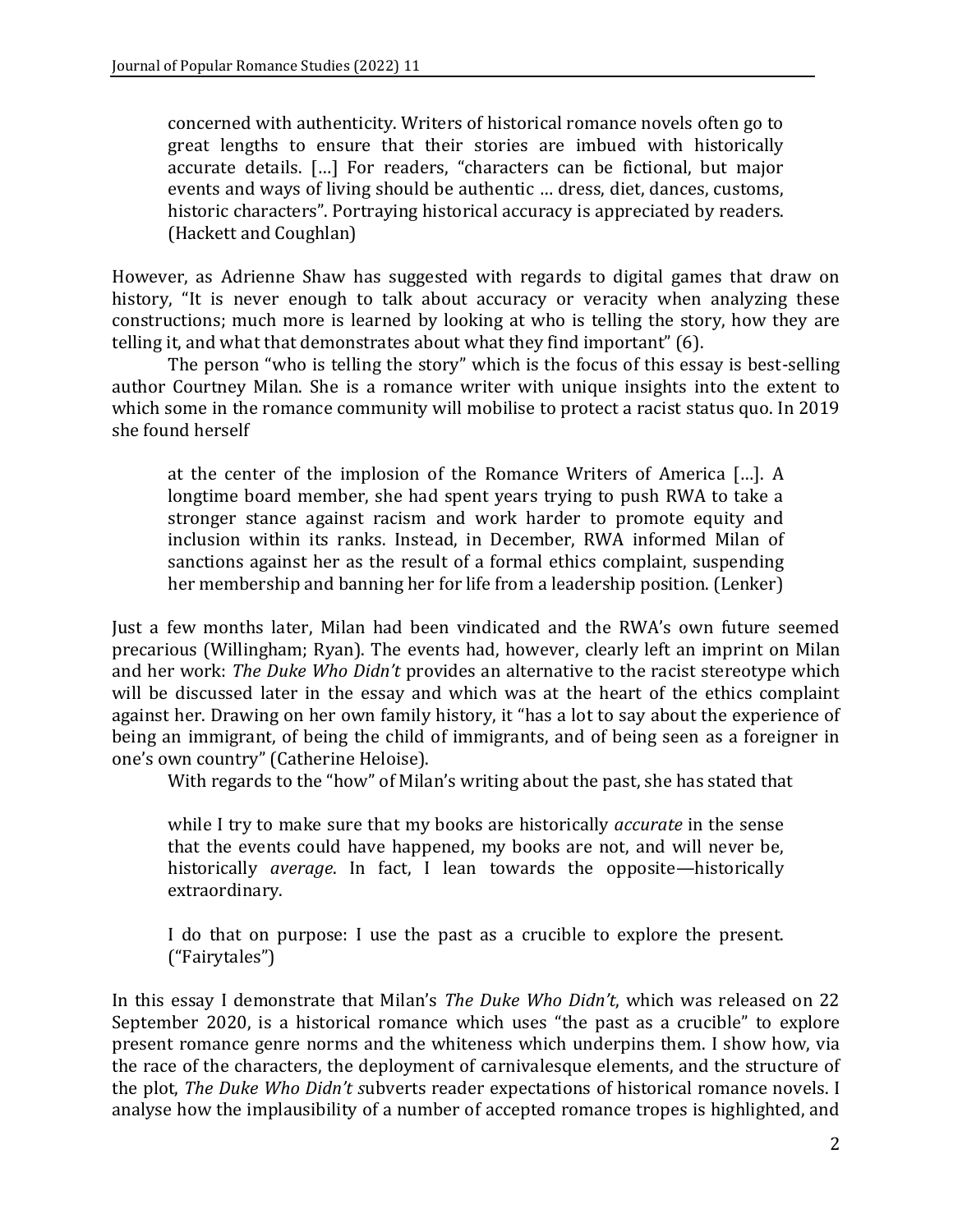how the novel includes historically accurate details which some readers may nonetheless find implausible. This juxtaposition, I argue, challenges readers to question whether demands for accuracy are deployed consistently, or whether they are, in fact, sometimes invoked in order to maintain the status quo in the genre. Finally, I explore how a plot line involving the recipe for a sauce is deployed to raise issues relating to cultural appropriation and identity, and how these issues are interwoven with Milan's experience as a Chinese American.

### **Telling the Story: Setting, Characters, Tone, and Narrative Structure**

*The Duke Who Didn't* presents a challenge to some genre norms, a challenge which is perhaps made all the more salient because of how closely it adheres to others. In recent years historical romance has been dominated by nineteenth-century English settings and protagonists from the upper ranks of the aristocracy: when Jennifer Hallock examined the best-selling historicals published by RWA members between December 2017 and May 2018, she found that sixty-three percent of them were set in "19th century England," and in the same period "over one-third of the top 20 Regency and Victorian romances on Amazon's bestseller lists […] included either duke or duchess in their titles."

Set in England in 1891, with a duke as its hero and in its title, Milan's novel would appear to conform perfectly with the norms of its subgenre. However, Milan signals her awareness of the fact that her novel deviates from these norms when she introduces her hero, Jeremy Wentworth, the Duke of Lansing: "He was tall and dark and handsome. The perfect storybook hero, if storybook heroes had ever been half-Chinese" (Milan, *The Duke* ch. 1). While the statement ostensibly refers to "the English storybooks Chloe had read as a child" (Milan, *The Duke* ch. 1), it is also easily transferred to modern American popular romance novels, in which tall, dark, and handsome heroes are common but half-Chinese heroes are extremely rare. Jeremy is aware that he does not fit in: the English aunt who took charge of his upbringing "helped me understand that everyone *else* thought I was unsuitable" (Milan, *The Duke* ch. 13). However, as Jeremy observes,

It turns out, they were happy to laugh. They've always been happy to laugh with me. At Eton. At Oxford. Nobody wants me to be serious, but if I'm willing to have a little fun, well, they're willing to play along. (Milan, *The Duke* ch. 13)

Perhaps Milan was experimenting to see if readers, too, would be willing to play along as she and Jeremy made them laugh. In tone the novel is, as stated by one reviewer, "whimsical, fun" (Finston). In the midst of what was by then a global pandemic, Milan hoped she could share with her readers some of the "joy" she had found while "writing this book" ("I've hit").

Her mixing of humour and serious themes recalls Mikhail Bakhtin's concept of the carnivalesque, which Robert Stam distinguishes from "ultimately less subversive categories such as 'comedy' and 'play'" (85) because "The carnivalesque principle abolishes hierarchies, levels social classes, and creates another life free from conventional rules and restrictions. In carnival, all that is marginalized and excluded […] takes over the center in a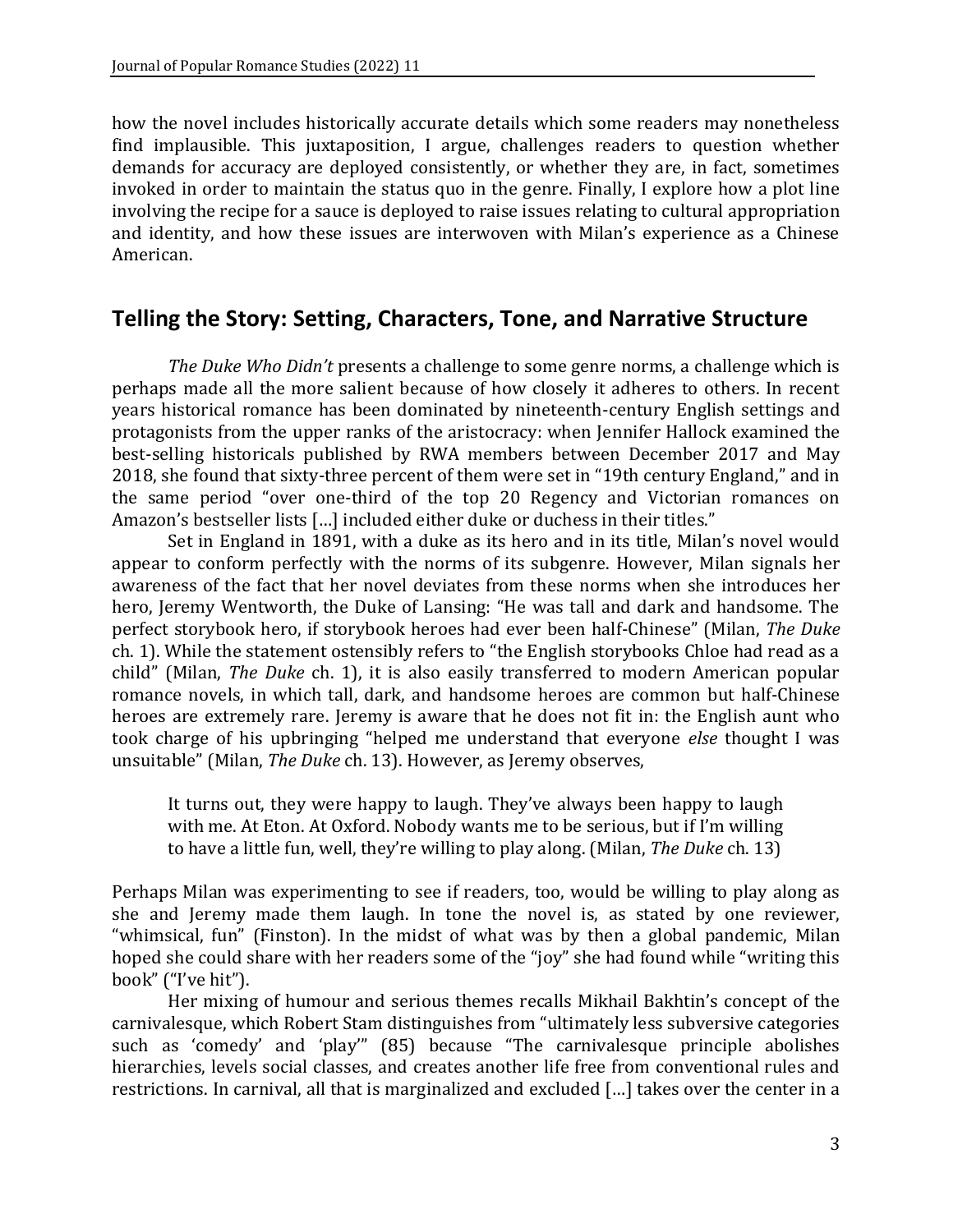liberating explosion of otherness" (Stam 86). The novel is literally set during a sort of carnival, the fictional Wedgeford Trials, a "daylong game," held in the village of Wedgeford Down, which has "attracted people from all over Britain for centuries […]. Wedgeford was a village of mere hundreds, but for three days—the Trials themselves, and the days before and after—its population would swell to almost a thousand" (Milan, *The Duke* ch. 2). The village is transformed into a place where the usual social hierarchies do not exist: as Jeremy tells a "spoiled Eton" boy who has arrived for the Trials, "You're used to people doing your bidding. […] Except that's not how it works" in Wedgeford (Milan, *The Duke* ch. 2; ch. 5). Here it is the villagers whose decisions are final and whose knowledge is valued, and so, as in carnival, the period of the Trials constitutes a "temporary liberation from the prevailing truth and from the established order; it marked the suspension of all hierarchical rank, privileges, norms, and prohibitions" (Bakhtin 10).

Wedgeford's "temporary liberation from the prevailing truth and from the established order" extends to the very structure of the novel itself. Drawing on "kishoutenketsu (in Japanese)" ("So") Milan decided to depart from the "Western narrative structure" demanded by "Most RWA chapter contests" ("Also") and which, "As a writer, the first four or five books, you just accept […] [t]his is the way it's done" (Lenker). In *The Duke Who Didn't*, however, Milan challenges the necessity of what Pamela Regis, in her influential account of the structure of the romance novel, termed a "point of ritual death" (35). According to Regis, this is an "essential element" (30) of the romance which "marks the moment in the narrative when the union between heroine and hero, the hoped-for resolution, seems absolutely impossible" (35). Milan, however, "felt like the thing I was being pushed to do didn't work" (Lenker), and so in this romance, although Jeremy fears that his union with Chloe is "absolutely impossible" (Regis 35), "The thing that happens that would normally be the climactic moment of the book is not a dark moment" (Milan qtd. in Lenker). In other words, whereas in a romance which follows the conventions described by Regis the reader "responds to the peril, the mood, and to the repetition of the imagery of death" (Regis 36), Milan's carnivalesque romance, while it does have Chloe comment that at this decisive moment Jeremy looks as though he is "about to pronounce a death sentence" (Milan, *The Duke* ch. 17) on her, has bathos replace the solemnity and fear of a ritual death. Here, "ritual death" merely leaves one protagonist temporarily "befuddled" (Milan, *The Duke* ch. 17) and then has the other wanting "to laugh with […] relief" (Milan, *The Duke* ch. 17).

### **Accuracy: Trials and Tropes**

Given the carnivalesque setting and tone, it seems fitting that Milan's novel appears to be playfully engaging with readers' potential concerns about accuracy. Milan has often questioned readers' invocations of historical accuracy, arguing that they may be used as a type of "gatekeeping in the form of objecting to the inclusion of marginalized people having a happy ever after" ("Historical"). Specifically with respect to *The Duke Who Didn't*, she suggested that if readers questioned the ethnicity of her hero, it was they who needed to reflect: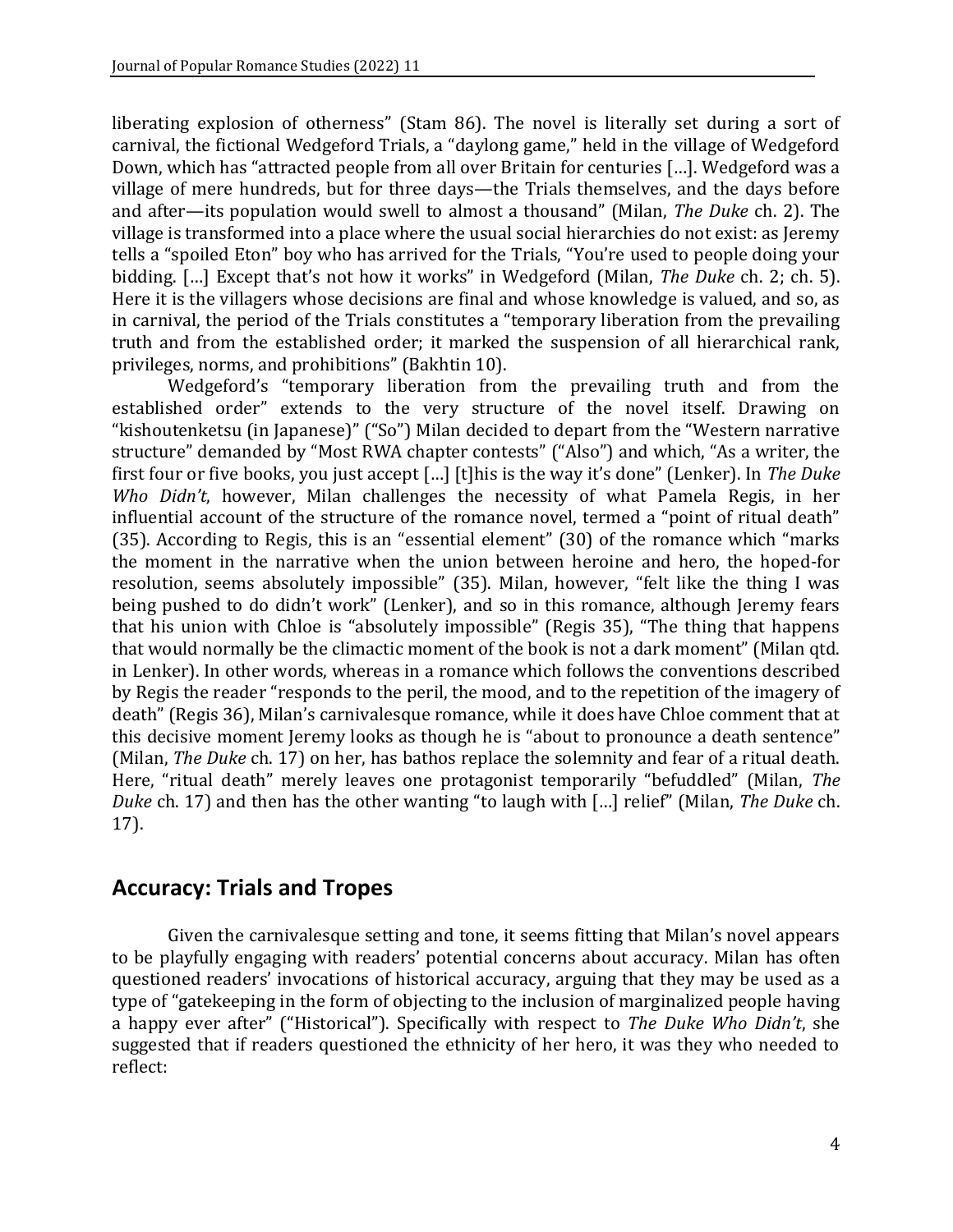If you're wondering whether there was a half-Chinese duke in the nineteenth century, the answer is no, not that I've found. For every character I've ever created, I've made up names, titles, and multiple details about their family history, often quite elaborate, and rarely tracking any actual family. If you don't ask questions about people making up family history for fiction—and most people are—but stop to question when that family history includes non-white people, I think it's a great time to interrogate why that is your reaction. I'm not faulting anyone who has that reaction, because we do have to grow accustomed to things we aren't used to. Just take the time to think through the possibility that fiction doesn't need to have happened in reality.  $("If")$ 

Milan, then, has been interrogating which elements of a work readers are likely to reject as implausible and which fantasy or invented elements they will leave unquestioned. Her carnivalesque *The Duke Who Didn't* can perhaps be considered a continuation of that process as it subjects its readers to the literary equivalent of the Wedgeford Trials.

During the Trials, teams spend "a day frantically searching for tokens from the other teams" (Milan, *The Duke* ch. 4). These tokens are known as Wedgelots and are hidden "on the outskirts of town before the start of the Trials, and the first team to bring two Wedgelots (any two Wedgelots) onto their designated territory near the center won" (Milan, *The Duke* ch. 5). The complication is due to the fact that

Every team engaged in Frauds—the hiding of fake tokens. Someone had called them Widgelots—so very like a Wedgelot, and yet not one. (Milan, *The Duke* ch. 5)

The Wedgelots are "painted every year with new designs that symbolized what had happened during the year prior" (Milan, *The Duke* ch. 5), and the Widgelots are painted "much like a real Wedgelot would have been—but for the white words that said 'Not a real Wedgelot' on one side" (Milan, *The* Duke ch. 7).

As I demonstrate later in this essay, the depiction of Chloe's mother, a Chinese Hakka woman, can be understood, in part, as a reference to "what had happened during the year prior" (Milan, *The Duke* ch. 5) in Milan's professional life. It can therefore be considered a Wedgelot. Since the events "during the year prior" revolved around a discussion of historical accuracy, and since this Wedgelot has its historical accuracy highlighted in an author's note, it seems reasonable to extend the designation of Wedgelot to other elements of the novel which will appear inaccurate to some readers, but which are either historically accurate or, like Jeremy's ancestry and the personality of Chloe's mother, have been shaped by Milan's historical research and are therefore invented but historically plausible. In contrast, there are other aspects of the plot whose implausibility is hinted at and then underscored over the course of the novel, and these can be considered Widgelots. In the Trials of historical accuracy, the aim is to correctly identify two deceptive plot elements (Widgelots), or at least avoid misidentifying any accurate elements (Wedgelots) as inaccurate Widgelots. If readers seize on Wedgelots and declare them to be historically inaccurate, while overlooking the presence of Widgelots, it is they, not Milan, who will have lost the Wedgeford Trials of historical accuracy.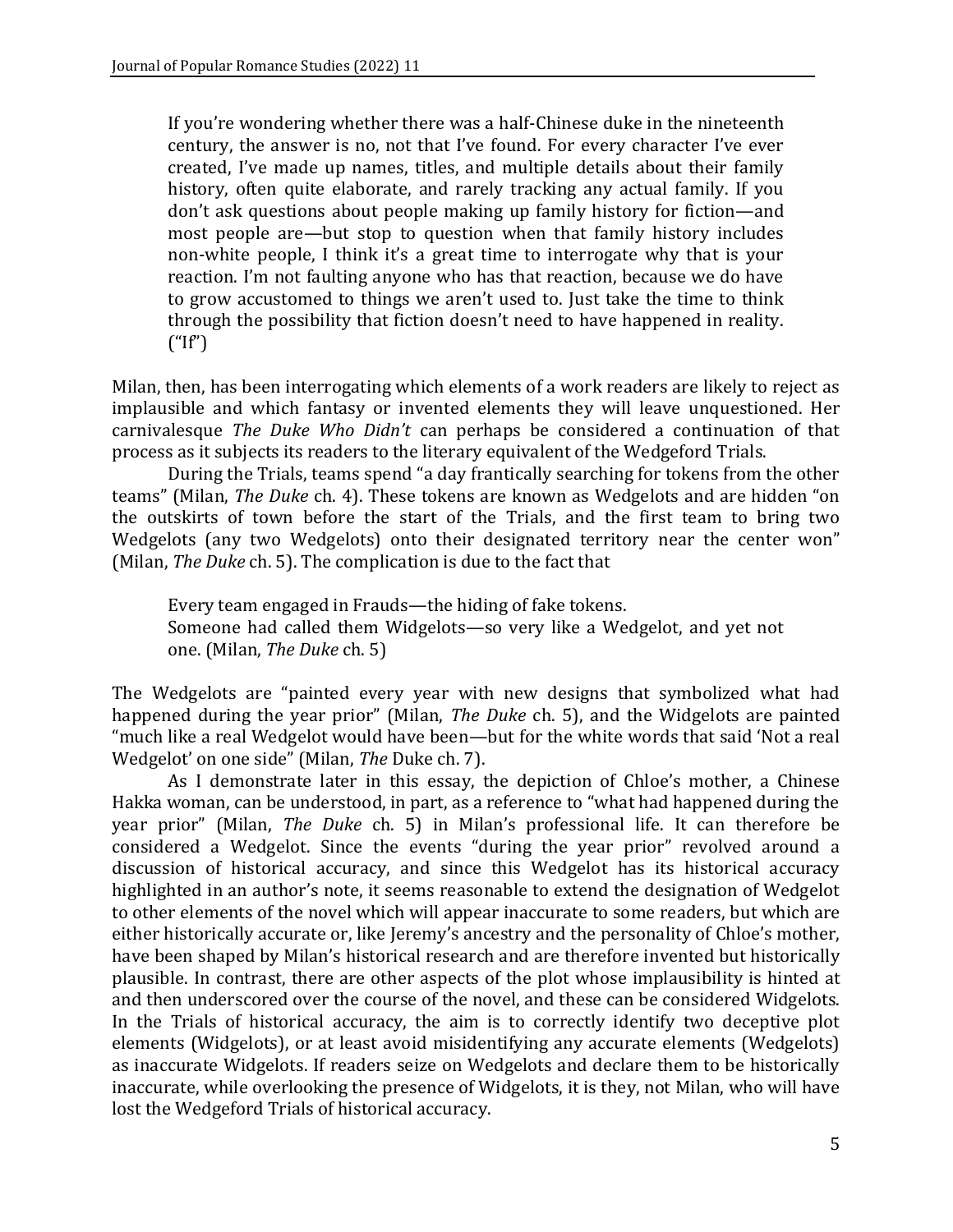In *The Duke Who Didn't*, at least two romance "tropes" are present which can be considered Widgelots: "For the uninitiated, […] 'The word "trope" has […] come to be used for describing commonly recurring literary and rhetorical devices, motifs or clichés in creative works'" (Davidson viii). In other words, the "trope" is an element which has been repeated over and over again, like the layers of paint on the Wedgeford tokens, which have accumulated "like a tree growing rings with every season" (Milan, *The Duke* ch. 5). *The Duke Who Didn't* contains both the Big Secret and Only One Bed tropes. Precisely because they are so familiar, their presence may be overlooked until Milan underlines or reveals their implausibility.

### **Only One Bed**

The Only One Bed trope, as its name suggests, involves protagonists finding themselves in a situation in which there is only one bed available. For obvious reasons, this can be used to precipitate sexual intimacy. The trope appears in *The Duke Who Didn't* in a "just one room" (Milan, *The Duke* ch. 13) variant. On a short trip to Dover, Jeremy and Chloe fall from their horse and need "some rooms at the inn" in order to "clean up a bit while […] waiting" (Milan, *The Duke* ch. 13) for return transport to Wedgeford. Chloe, however, suggests that there may be "only one room in the inn" (Milan, *The Duke* ch. 13). This suggestion is "so absurd" (Milan, *The Duke* ch. 13) that Jeremy can only blink with astonishment and ask Chloe why she is planning for such an "unlikely possibility" (Milan, *The Duke* ch. 13). In case a reader has failed to notice the implausibility of the trope in this context, he even goes on to ask, "Doesn't that 'just one room' thing only happen in stories?" (Milan, *The Duke* ch. 13). Unrealistic though it may be, it certainly does happen in stories, and as Chloe points out to Jeremy, "If you've read the stories, you know what you are supposed to say. If there's only one room, we could *share* the room. Together" (Milan, *The Duke* ch. 13) and consider it "fate and the right thing to do" (Milan, *The Duke* ch. 14). She then proceeds to think to herself that "Fate was *precisely* what she made of it" (Milan, *The Duke* ch. 14) and bribes the innkeeper into agreeing that there is "only one room" (Milan, *The Duke* ch. 14) available.

Chloe and Jeremy's conversation thus reveals the role of the trope: to make the plot development in which the protagonists are forced into close physical proximity appear inevitable. Readers are usually complicit in the acceptance of this kind of literary "fate": coincidences and other implausibilities can pass unchallenged if they are accepted tropes or norms of the genre. By making the implausibility of the Only One Bed trope explicit here, however, Milan perhaps indicates that if readers are looking for elements of the novel which are unrealistic, this should be high on their list.

## **The Big Secret**

Milan is more subtle in her deployment of the trope of the Big Secret, but even here she seems to offer a metafictional hint when she has Chloe accuse Jeremy of "setting up an interesting story, not telling me all the relevant information, and tricking me so that I end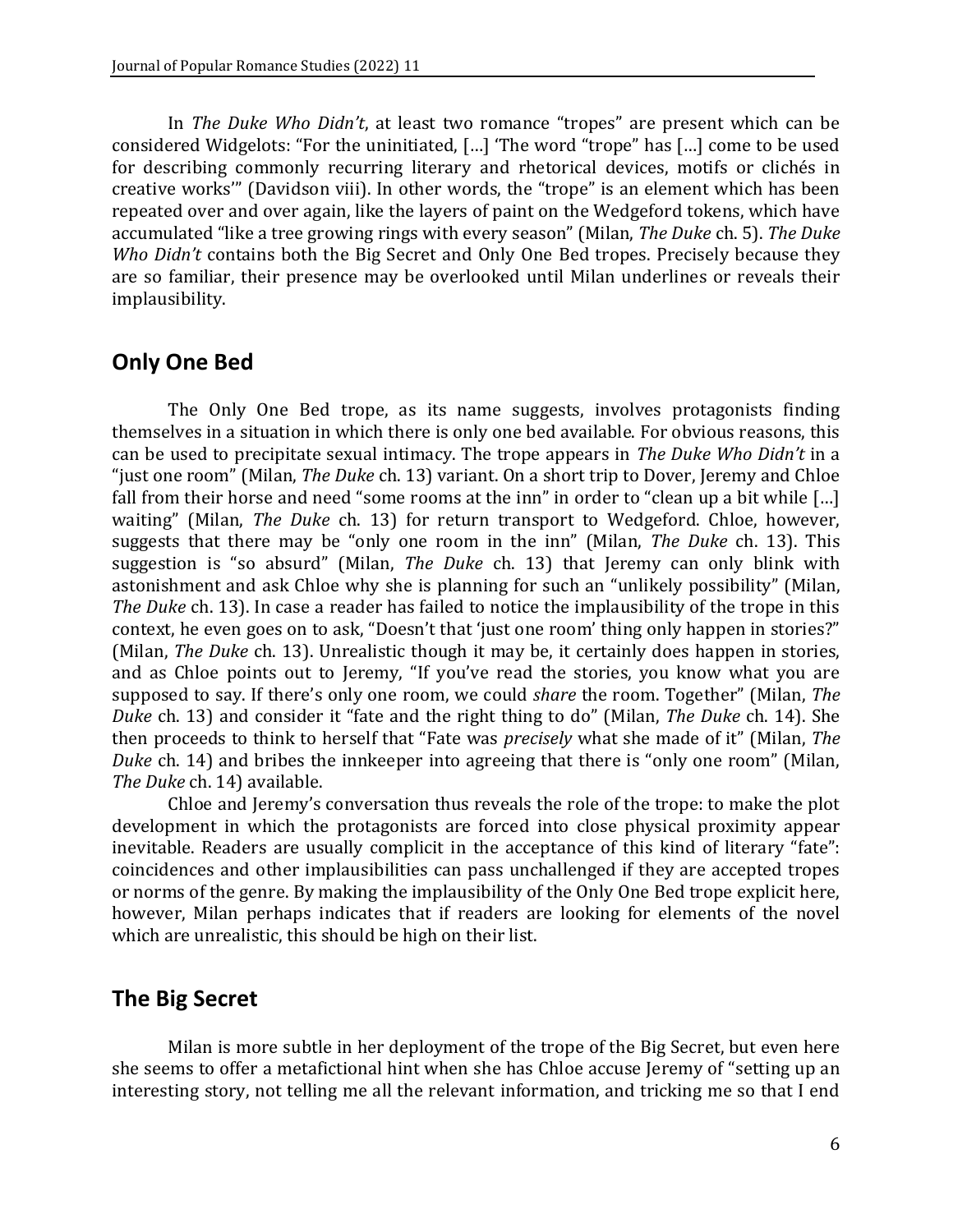up listening to you when I have no intention of doing so" (Milan, *The Duke* ch. 1). Certainly Milan herself is telling "an interesting story," and she delays the revelation of some of "the relevant information," so she could therefore be considered to be engaged in "tricking" the reader with regards to the Big Secret. The secret involves Jeremy being "in love with a woman who had no idea who he actually was": "he was the Duke of Lansing and she had absolutely no idea" (Milan, *The Duke* ch. 1). The reader is told in the first chapter that the secrecy around Jeremy's true identity dated from his first visit to Wedgeford, at the age of twelve, when he "had just misled" (Milan, *The Duke* ch. 1) the villagers about who he was, and by the

second year he'd visited, he had been having too much fun to ruin it by forcing everyone to become stuffy and bow to him and call him "Your Grace." It had been impossible to hide the fact that he had means. His clothing, his accent, his manners, his ability to patronize businesses in Wedgeford … these were all too indicative of his class. But it was easy enough to misdirect. Nobody saw a half-Chinese boy of thirteen and thought, "By George, that child must be a duke." (Milan, *The Duke* ch. 1)

This reasoning seems logical to Jeremy and will probably also seem so to the reader, given that historical romance can easily accommodate a Lost Heir, albeit such a character type has not hitherto tended to be presented in the guise of "a half-Chinese boy of thirteen."

However, the Big Secret is a Widgelot hiding in plain sight. Its lack of realism is revealed in stages. First, Mr. Fong, Chloe's father, reproaches Jeremy for having "neglected to mention the fact that you're the Duke of Lansing" (Milan, *The Duke* ch. 8) and, when Jeremy asks how he could know, responds

"You *are* aware that I obtain additional funds by serving as a chef on occasion? […] People talk," Mr. Fong said simply. "I'm Chinese. They think that all Chinese people know one another. More than half a dozen have asked me if I know the half-Chinese Duke of Lansing." (Milan, *The Duke* ch. 8)

Later, Jeremy breaks the news to Chloe, only for her to point out that, as her father's comments have already suggested, it would be almost impossible for anyone in Wedgeford to have remained unaware of Jeremy's true identity given that white people

think all Chinese people know each other. There is precisely one half-Chinese duke in all of Britain… and you somehow think that the village of Wedgeford wouldn't be continually informed of his existence? […] You cut a ribbon in the May Day parade in London last year. There were tens of thousands of people in the crowd! Did you think, in that massive assembly, that there was absolutely nobody from Wedgeford? (Milan, *The Duke* ch. 17)

At this point, a reader who has been tricked by this Widgelot may feel almost as foolish as Jeremy. In true carnivalesque manner, expectations have been undercut and the genre's "established order" has been undermined by the explanation about the trope's lack of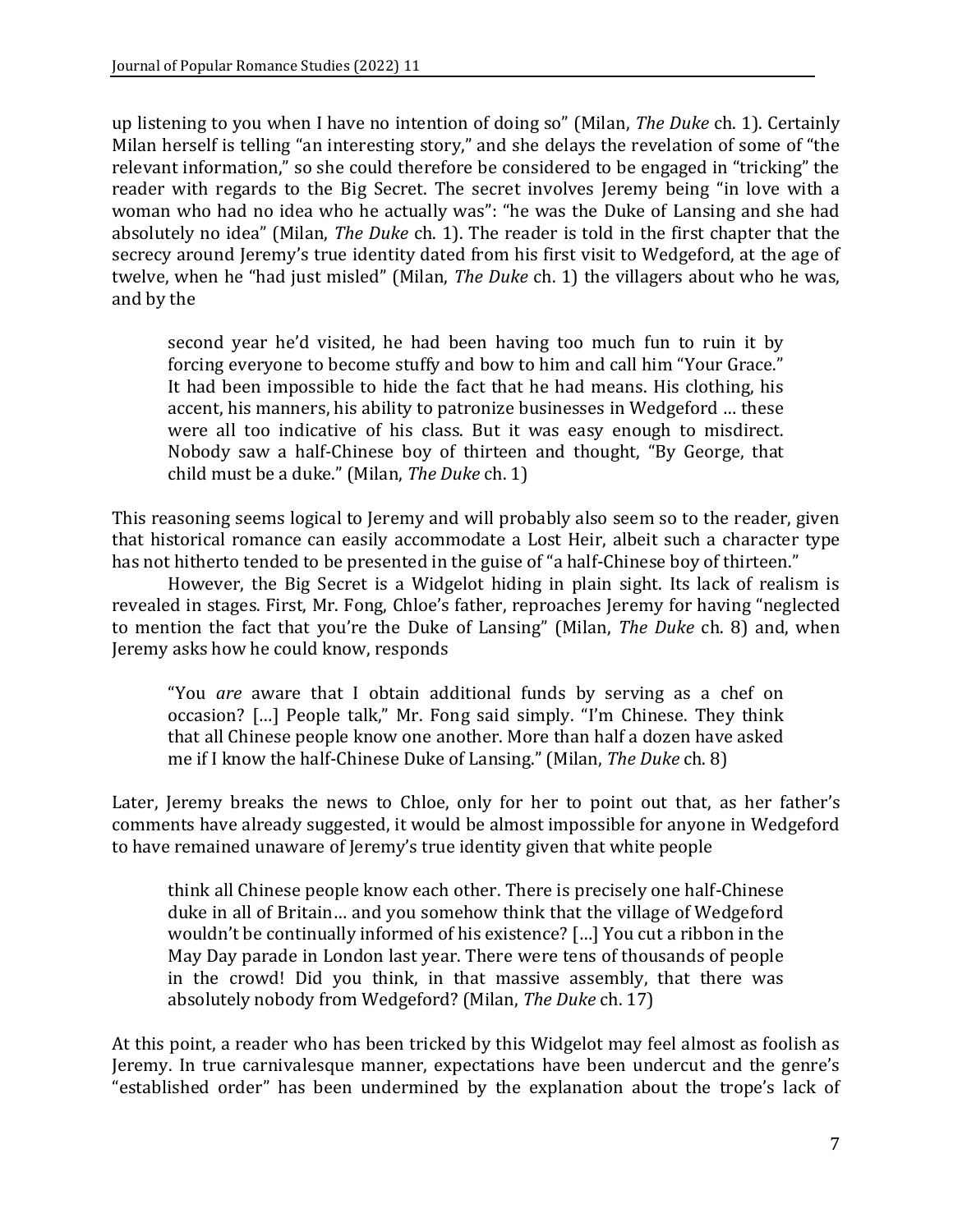realism. Meanwhile, this same reader may have spent some time misidentifying Wedgelots as Widgelots.

### **A Stationery Approach to Historical Accuracy**

Milan hides a Wedgelot in the very first sentence of the novel, as "Chloe Fong retrieved her board clip from beneath her arm on a fateful spring dawn, not realizing that calamity was about to befall her carefully ordered list" (Milan, *The Duke* ch. 1). This "board clip" is Chloe's

most prized possession: a thin metal, light enough to be carried everywhere and yet stiff enough to be used as a makeshift writing desk. It had been a gift from her father, handed over gruffly after he returned from business one day. A newfangled clip, a metal holder that snapped into place by means of a spring mechanism, trapped sheets of paper against the writing surface, with room for a pencil as well. It was the perfect invention if one made a daily list and consulted it regularly.

Chloe, of course, did. (Milan, *The Duke* ch. 1)

The term "board clip" is unusual enough to catch the attention of readers, including one named Emgeeze, who left a review at Amazon in which they referred to it as an "irritating little inaccuracy: what is a board clip? A Google search says that the clipboard was invented in 1907, and I can find no record of it being called a board clip at any point. That's some pretty stupid-sounding ye olde talk…." The board clip, however, is entirely historically accurate.

*Knight's New Mechanical Dictionary*, which dates from 1884, describes the board clip as being "Especially intended for telegraph dispatch blanks which are written upon the top blank of a pile and then torn off" (Knight 113). This entry is accompanied by an illustration which does not precisely match the description of Chloe's board clip.



However, this was not the only style of board clip to be produced in the years preceding 1891. Two different types of board clip appear in D. Appleton & Company's 1869 *Illustrated Trade List of Domestic and Foreign Stationery* (41).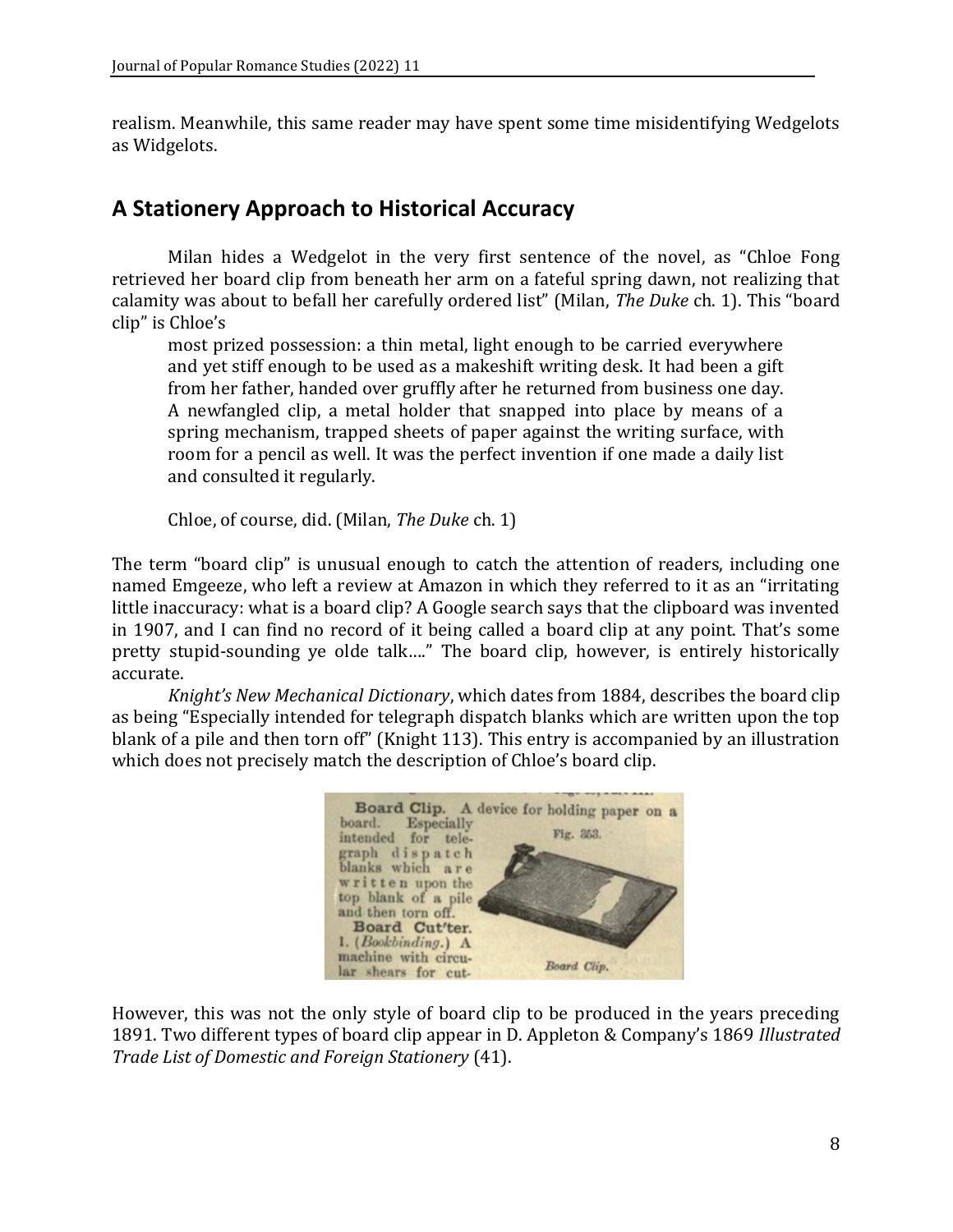

The second style illustrated there resembles the "Eagle Clip," advertised in 1890 in *The American Stationer* (9), a year before the opening of the novel*.*



Both of these board clips appear to match Chloe's relatively closely, as they seem to feature "a spring mechanism" (Milan, *The Duke* ch. 1). Moreover, the illustration in the Appleton catalogue, in particular, suggests that the movable part of the clip is curved, thus permitting it to trap "sheets of paper against the writing surface, with room for a pencil as well" (Milan, *The Duke* ch. 1).

Since the examples above are all from the US, however, and the novel is set in England, it seems important to include a resource to which Milan herself has referred: "The British Newspaper Archive [which] has newspapers from every part of Britain" (Luther). If one searches this archive, one can indeed find mentions of board clips. They feature among the "mercantile and office stationery" advertised by Thomas Wall in *The Wigan Observer*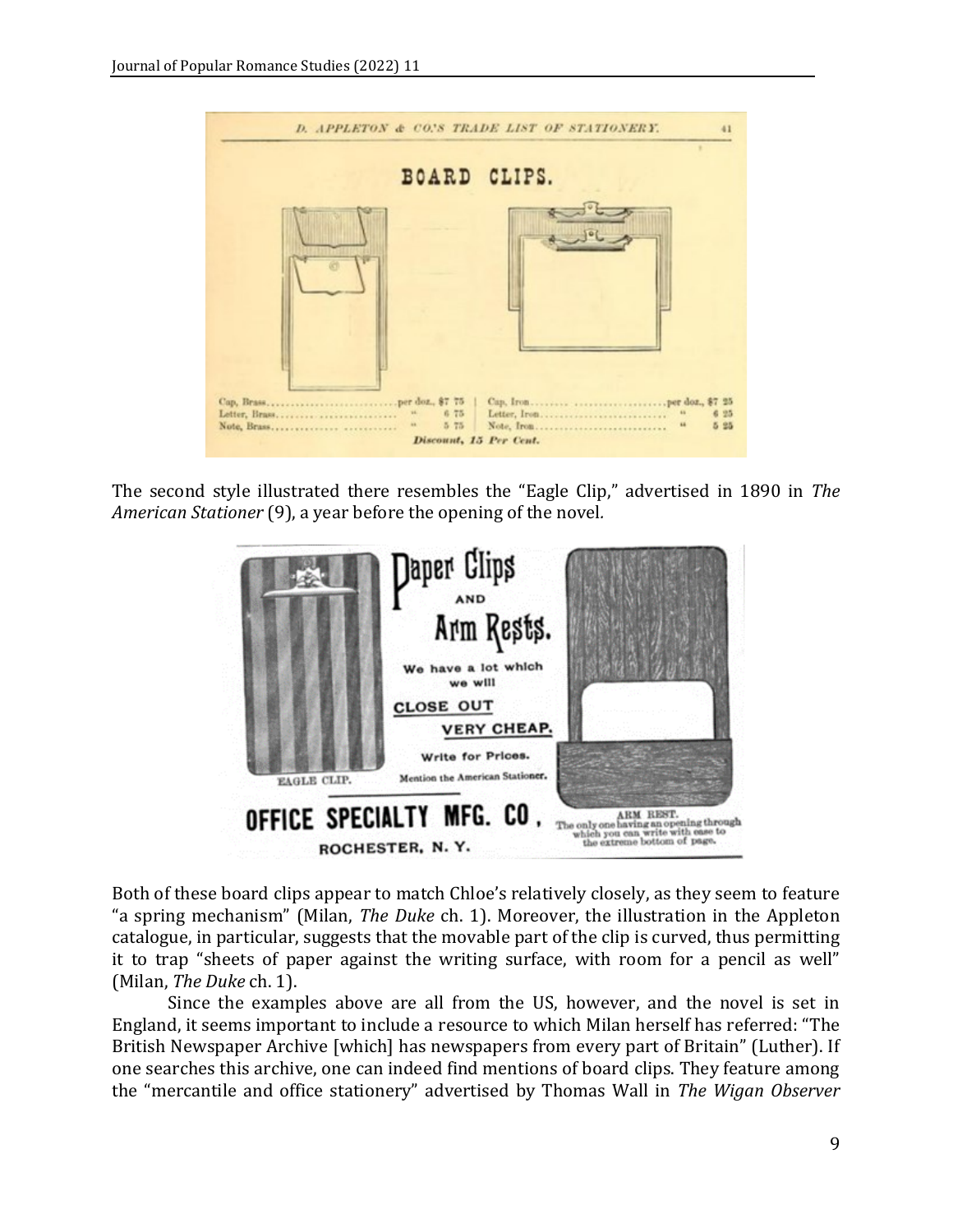*and District Advertiser* on 26 January 1887, and on 16 October 1880, the *Barnsley Chronicle* published a list of "Stationery and Sundries kept in stock at '*Chronicle*' Office, Barnsley," which includes both "Board Clips" in quarto and foolscap sizes (7) and "American Gold Pencils." The latter suggests that American stationery was imported into the UK, while Appleton's list also provides an indication that there was transatlantic trade in stationery: that company was based in New York and the title page of their catalogue proclaims that they are "importers of fine English writing papers."

As is apparent from the "pad clip-board" patented by Joseph B. Bloomingdale in 1884 (United States Patent Office 372), it does appear that the "board clip" could, even in this period, be referred to as a "clip-board."



However, the evidence from the British Newspaper Archive demonstrates that the term "board clip" was in use in the UK in the period in which Milan's novel was set, and illustrations of late-nineteenth-century board clips exist which match the description given in the novel. While I have not been able to ascertain the designs of board clips typically available in the UK, it is possible that US board clips could have been imported into England or that clips of a design similar to those in the US were manufactured in the UK. In rejecting the accuracy of the "board clip," therefore, Emgeeze has wrongly identified this Wedgelot as a Widgelot.

Emgeeze's disbelief in the presence of what must have been a well-researched element of Milan's novel demonstrates that

authenticity, as it applies to the historical novel, is not simply presenting the past factually. Authenticity is a negotiation between the evidence available to the writer, *the reader's existing understanding of the period* and the imaginative power of the author, which combined, can only present the spirit of an era rather than its actuality. (Stocker 310, emphasis added)

When an author chooses to challenge the "existing understanding of the period," in either large or small matters, they do, as Milan has acknowledged, "throw more people out of the story, and they will object" but, she argues, this is necessary in order to ensure that the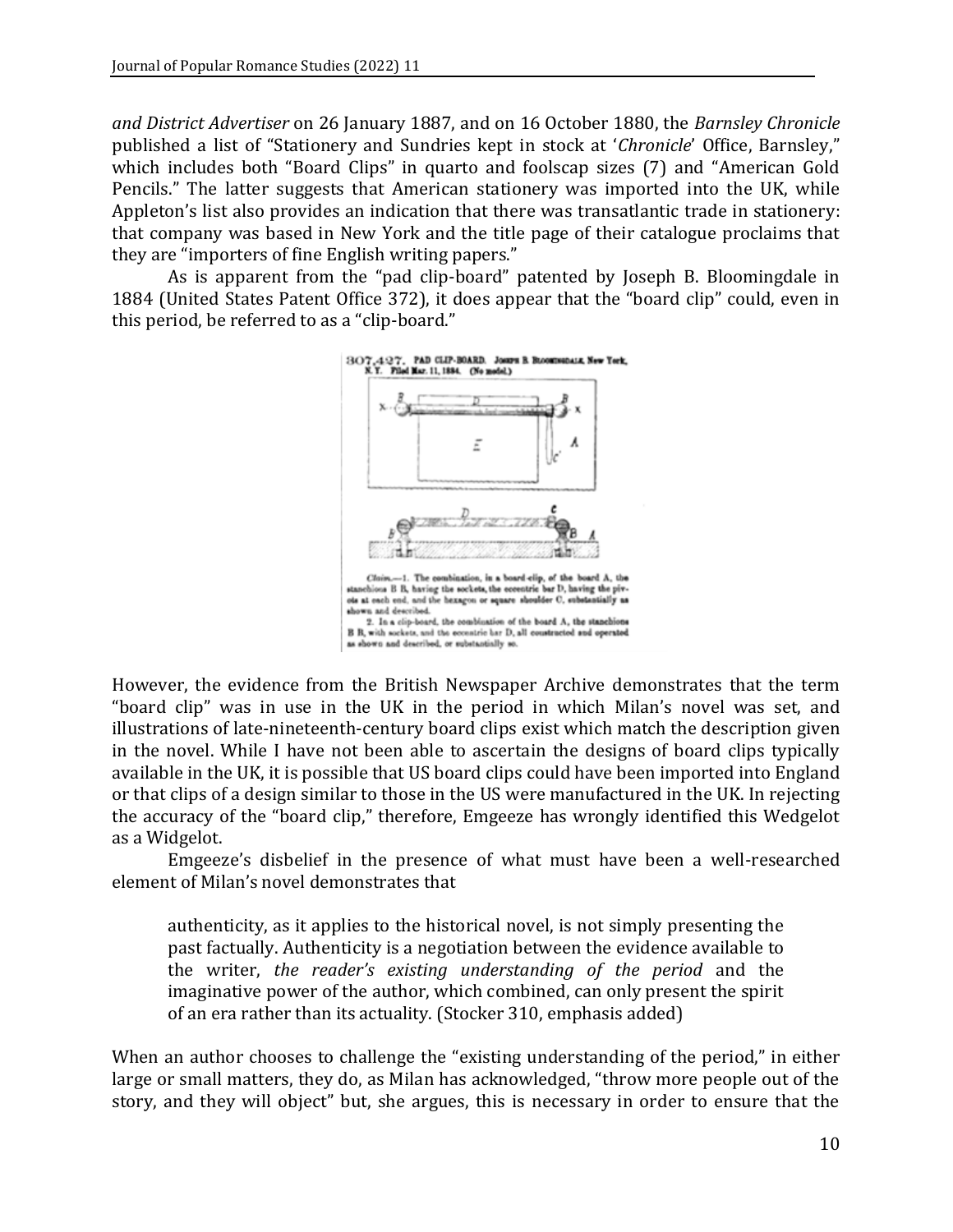existing understanding of the period does not remain stationary: "repeatedly portraying this will shift how people view historical accuracy" ("Historical"). While the inclusion of a board clip does not radically challenge historical romance readers' "existing understanding of the period," the village of Wedgeford certainly may.

### **It Takes a Village to Raise Awareness**

With a population that is "only half white," this "small village in rural England" would have been, as the novel acknowledges, "something of a rarity" (Milan *The Duke* ch. 9). Wedgeford is, however, a Wedgelot, because although the Chinese

community was fairly small […] it was significant. According to the census returns for 1881 there were 665 Chinese-born 'aliens' in England and Wales and a sixth of these lived in London, […] at the heart of London's Docks. (Gray 84)

These were not merely transient sailors:

A Chinese quarter had developed by the 1880s in the Limehouse district. It consisted of two narrow streets, Pennyfields and Limehouse Causeway. Here the Chinese established grocery stores, laundries, restaurants and seamen's hostels, catering for the needs of the Chinese crews in port. (Shang 89)

Milan was clearly aware of the location of this Chinese community, since there is a reference in the novel to "the Chinese mercantile exchange near the docks" in London (Milan *The Duke* ch. 12).

Since "censuses before 1991 recorded only country of birth and ignored ethnic origin," some of the residents recorded in the census as having been born in China may have been "of non-Chinese ethnic origin" but, on the other hand, the census figure would not have included as Chinese either "people of Chinese ethnic origin born in Britain to immigrants" (Benton and Gomez 50) or people like Chloe, "born in Trinidad" (Milan, *The Duke* ch. 2), who are "ethnic Chinese from British colonies" (Benton and Gomez 50). Wedgeford, where Chloe's is "not the only Chinese family, not even the only Hakka family" (Milan, *The Duke* ch. 2), is an invention of Milan's, but given that there were Chinese immigrants in England in the 1880s and 1890s, and given that London's Chinese community had clustered together, it does not seem totally implausible to imagine that, in the circumstances outlined by Milan, a small satellite Chinese community might have grown up in a village in Kent, a county which borders Greater London.

These circumstances are that the village had fallen into decline because it was originally "on a minor stage route," and first

one of the stage routes ended, killed by the railways, followed by the other. [...] The shops closed, and families who had lived here for centuries began to leave too, searching for work. […]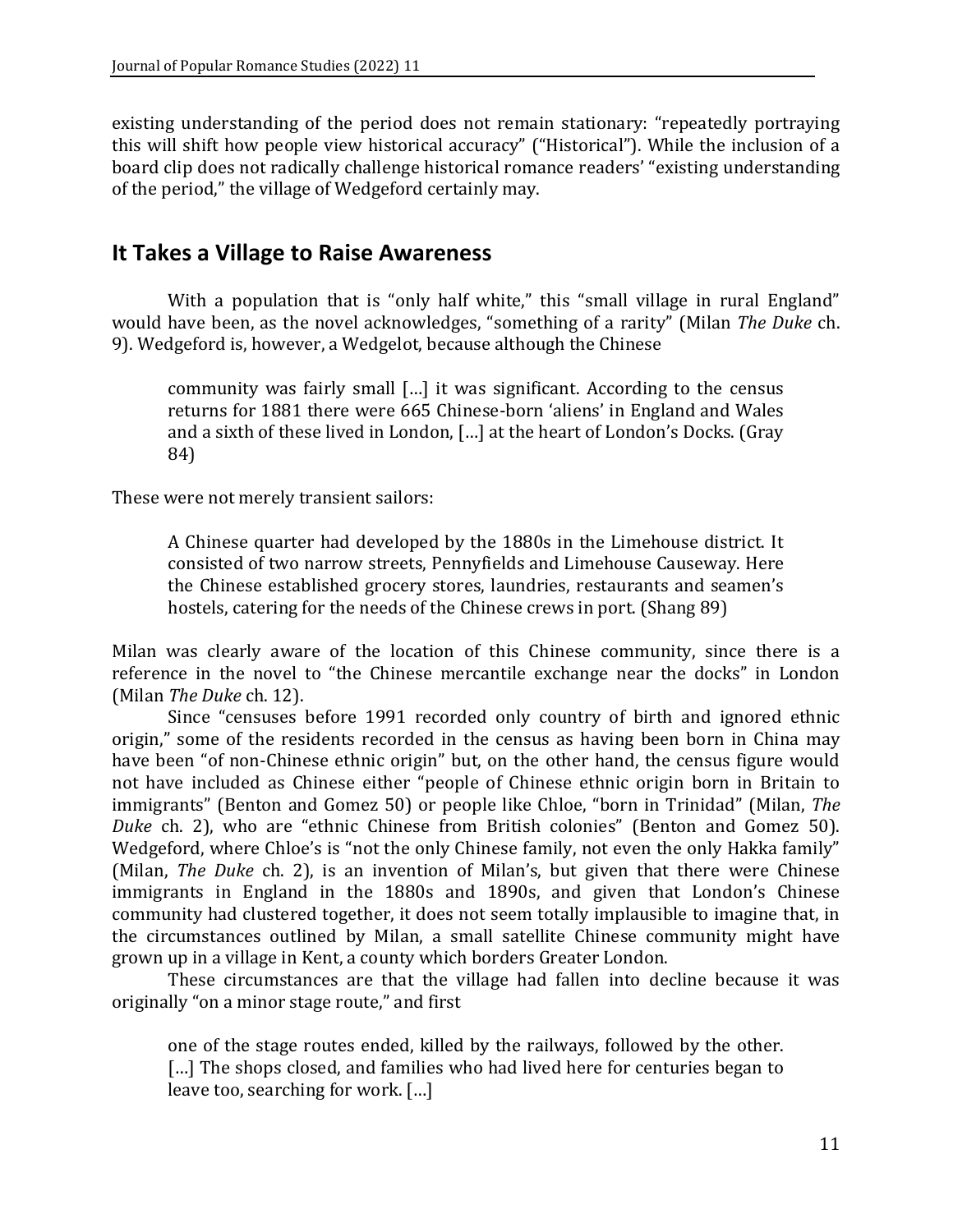Then Mr. Bei and Mr. Pang had arrived. […] Mr. Bei had been in service with a merchant, but a shoulder injury prevented him from working his way home. They'd been wandering the countryside, looking for work. […] Wedgeford had been mostly empty. Its aging vicar had looked about, shrugged, and said that there were houses and there was land, such as it was. Mr. Bei and Mr. Pang were Hakka—a people that had been farming desolate hillsides in China for longer than the Church of England had existed.

After that, once Wedgeford had been established as a place of refuge when someone would end up stranded in England for some reason—nursemaids brought from foreign countries and tossed out after the children went away to school, or sailors pressed into service and let out in Bristol—they'd sometimes hear of Wedgeford.

That had been all it took for Wedgeford to flourish again. (Milan, *The Duke* ch. 9)

The references to sailors and, in particular, to "nursemaids brought from foreign lands and tossed out" may imply that one or two of the "at least five separate languages with multiple dialects" Milan, *The Duke* ch. 9) spoken in Wedgeford are from India. From "about the middle of the nineteenth century […] every year, in response to the needs of the labour market, thousands of sailors and hundreds of ayahs [nannies or nursemaids]" arrived in Britain "directly from the Indian sub-continent" (Visram 44). More than a few of these ayahs did meet the fate described by Milan, since

Return passages, formally agreed in India, were not always honoured, and ayahs were stranded. […] Attention was first drawn to their plight in 1855 when it was reported that 50-60 ayahs were found in one disreputable lodging-house in […] London's East End. […] Victorian paternalism combined with the moral imperative to rescue the heathen other […] led to the establishment of a hostel for the ayahs, references to which first began to appear in 1891. (Visram 51)

Since the novel is set in 1891, it does not seem implausible that in earlier years some of these ayahs who had been "tossed out" might, had it existed, have found refuge in Wedgeford.

Wedgeford is diverse, certainly, but Jeremy's shorter version of its history also emphasises that it should not be seen as exceptional: "Wedgeford happened the same way every other village in England ever happened. People stayed. That's all" (Milan, *The Duke*  ch. 9). His response suggests that diversity should be seen as a part of the reality of British history, no more worthy of being mistaken for a Widgelot than white characters and their villages.

In addition, the depiction of Chloe and her family challenges stereotypes about Chinese culture. These stereotypes have had a profound impact on Milan, not least because of the contents of the ethics complaints against her which were sent to the Romance Writers of America in 2019 by Suzan Tisdale and Kathryn Lynn Davis. As Milan observed in her response to the complaints, "the primary conduct that Tisdale wants RWA to punish is that I, a half Chinese-American woman, spoke out against negative stereotypes of half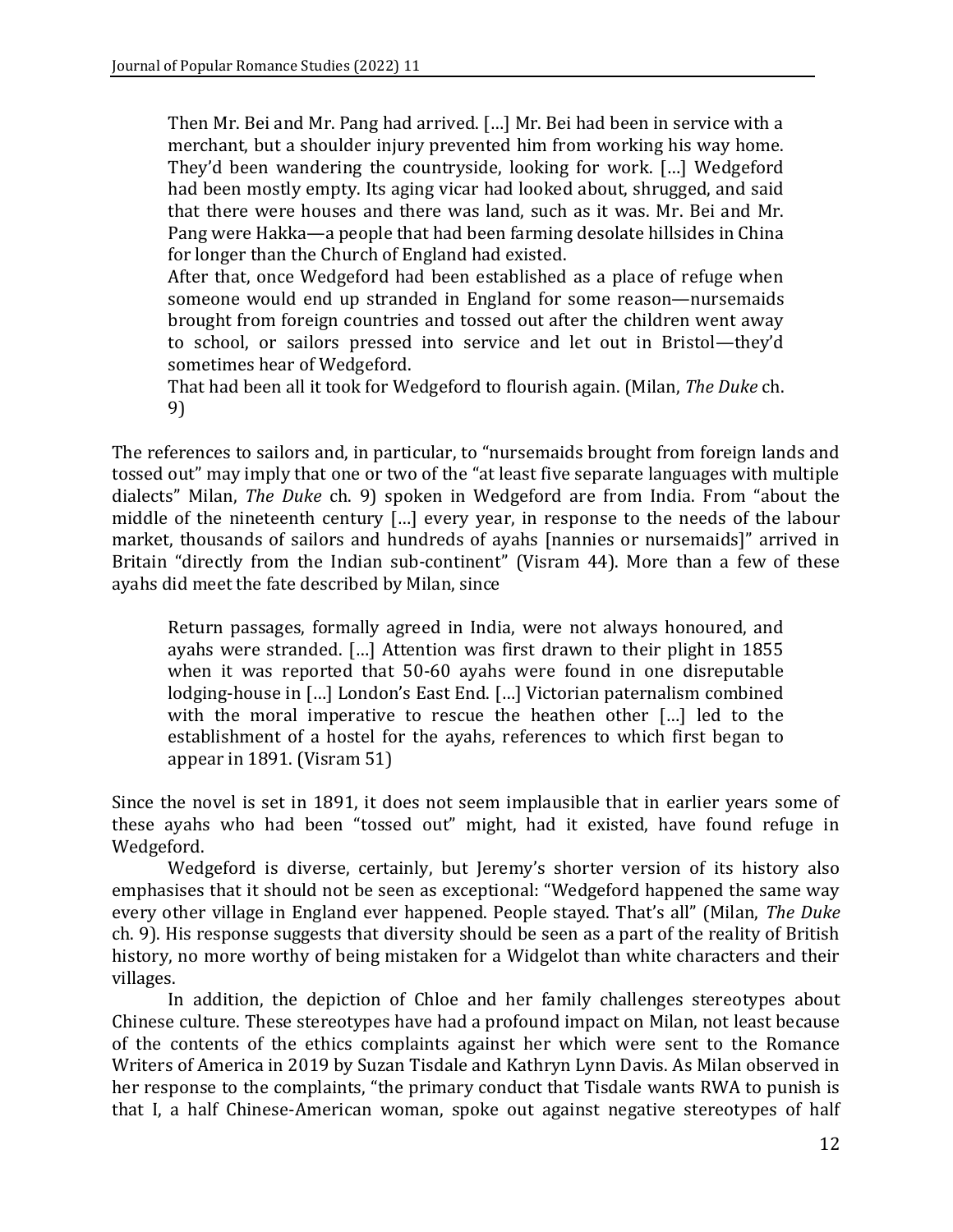Chinese-American women" ("Response" 1). Milan had publicly objected, on Twitter, to elements of one of Davis's books, including a sentence stating that "In China, no woman was taught much more than cooking and sewing and the graceful art of pleasing her husband" and another in which Davis had a Chinese female character state that "we are demure and quiet, as our mothers have trained us to be" (Davis qtd. in Milan "Response" 6). Davis, who is white, argued that her expertise was greater than Milan's because

I earned a BA in English and history […] and a Masters in History […]. My major fields of study were the British Empire and China […], I studied Chinese history intensely for over seven years. Its culture was indeed oppressive and restrictive to women. (Davis 4)

In this context, *The Duke Who Didn't* can be read as a rejection of Davis's claim to authority and an attempt to share more accurate knowledge of this area of history.

Milan has stated that the controversy had an impact on her "research for this book about where my heroine's mother would have come from" (Lenker). Milan's heroine is Hakka, as are Milan's Chinese ancestors, and Milan has stated that when she

started doing some research […] it was so illuminating to me in terms of discovering where my grandmother came from. I always thought her to be a full anomaly. But the Hakka people believed that Hakka women, in general, took on more male roles and were given a lot more responsibility. In 1850, there was a man who was Hakka who started, essentially, leading a rebellion. It was a massive civil war in China. But one of the tenets [of the rebel government] was that men and women were equal. I hadn't really known any of that cultural background. (Lenker)

Milan, who had stated that "The notion of the submissive Chinese woman is a racist stereotype which fuels higher rates of violence against Asian women" ("Response" 7), therefore provides her readers with antidotes to the stereotype in her "intimidating, determined" (Milan, *The Duke* ch. 12) heroine and that heroine's mother, who was "a Deputy Chancelloress of the Winter Department" and "could do anything; she usually did" (Milan, *The Duke* ch. 2). Further details which counter the stereotype can be found in the author's note at the end of the novel.

### **A Feast with a Very British Sauce**

In addition to countering mistaken ideas about the Chinese, the novel raises questions about the British and Britishness. It does so, appropriately for a carnivalesque novel, through Mr. Fong's sauce, which is launched during the Trials. According to Bakhtin, feasts are "linked to moments of crisis, of breaking points in the cycle of nature or in the life of society" (9). Mr. Fong's sauce (served as seasoning for a bao, "a pork bun" [Milan, *The Duke* ch. 17]), is a compact version of a feast; the competition it poses to an established sauce, White and Whistler's Pure English Sauce, can be read as a culinary challenge to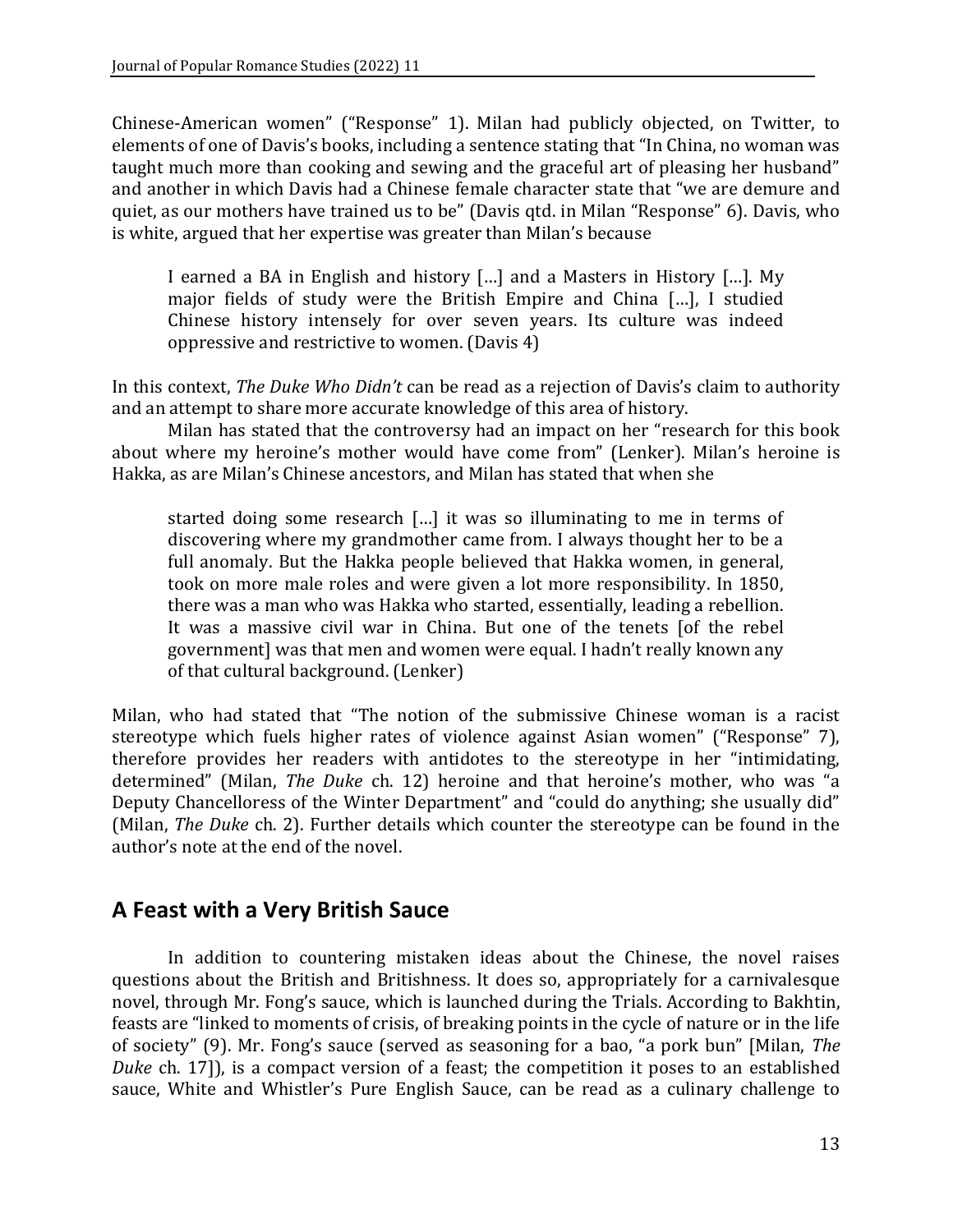prevailing ideas about Britishness. Mr. White and Mr. Whistler became purveyors of the first sauce Mr. Fong developed: they wholly appropriated it after they "tossed him out with no money," took "the sauce he'd left behind in the barrel, used the instructions that they had written out as he worked, and […] made a fortune" (Milan, *The Duke* ch. 2). This is, indeed, an English sort of "sauce" (in the sense of impudence): the stealing of the recipe replicates colonialist knowledge-extraction practices, such as those of the East India Company, which

first relied heavily on the Indian expertise, used systems (of trading networks, financial institutions, administration, information gathering and transmission, etc.) that were already developed and in place, and simultaneously appropriated the "know-how" that made the operation of these systems possible. Then, the Company institutionalized the appropriated knowledge and thus used it to rebuild the particular system for its own purposes. Arguably, this can be seen as a general pattern in the late eighteenth and early nineteenth centuries in colonial India. (Alamgir 430)

Mr. Fong then spent years perfecting a new sauce, "better, tastier, richer, more balanced" (Milan, *The Duke* ch. 2), a sauce which, he declares, "*is* British" (Milan, *The Duke* ch. 8), even "extremely British" (Milan, *The Duke* ch. 8).

Milan, however, is a US author and not a British one; it is possible that these assertions of Britishness have implications for her own time and place. Such a superimposition of contemporary US politics on a historical British background would certainly not be unprecedented: romance scholar Jayashree Kamblé has argued that in "Regency romances […] the space associated with the British aristocratic and gentrified world, its ballrooms and country estates, 'becomes charged and responsive to the movements of time, plot and history' as it is unfolding now for the United States" (166- 167). She gives the example of Gaelen Foley's *Knight* series, in which the war with Napoleon "lends itself to being read as an allegory, with Britain standing in for the United States, Napoleon for America's enemies, the liberal Whig party for the less jingoistic Democrats, and the Tories for the Republicans" (70). *The Duke Who Didn't* is set in the Victorian period rather than the Regency, but the fact that Milan, as discussed in her author's note to the novel, has drawn on her own family history of immigration to the US in creating Wedgeford, suggests that, in this novel too, Britishness offers parallels with American identity.

The period in which Milan wrote her novel was one of increasing hostility towards Chinese Americans: having already experienced an increased "readiness of security agencies to view Chinese Americans as potential spies rather than loyal American citizens," (Li and Nicholson 4-5) their security was further threatened by the global COVID-19 pandemic which led to "a spike in hate crimes against Asian Americans" (Li and Nicholson 5). In this context, Jeremy's statement that since Mr. Fong's sauce was "fermented here, […] made here […], this sauce is British. If this sauce is British, I am British, and my wife is British, and my children will be British" (Milan, *The Duke* ch. 19) can perhaps be read more broadly as an indication of how the nationality of human beings in general, not simply British ones, should be determined. Mr. Fong, it should be noted, considers Jeremy, who was "born in England," (Milan, *The Duke* ch. 3) to be "*British* British. In most of the ways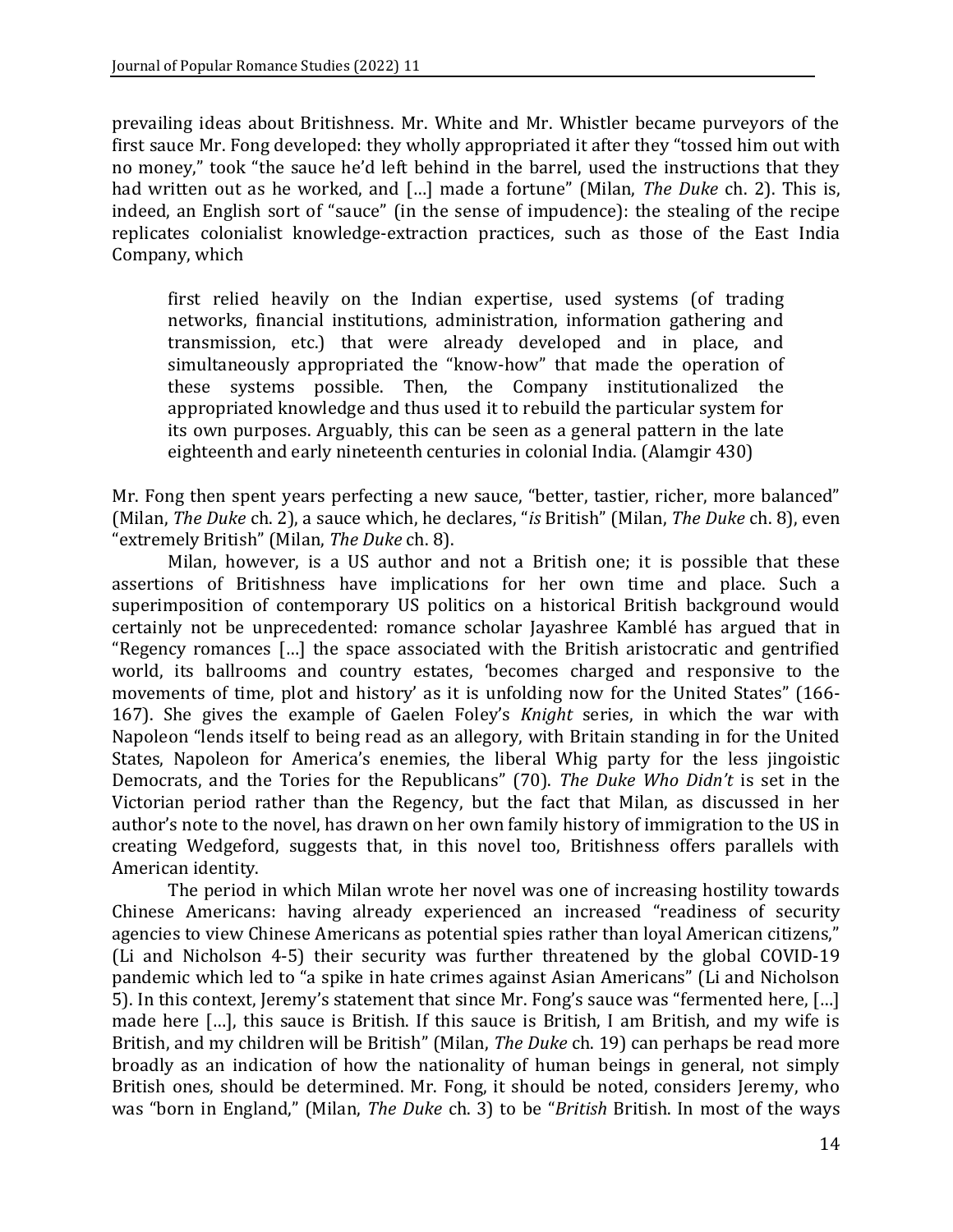that matter" (Milan, *The Duke* ch. 2). By extension, Chinese Americans such as Milan are *American* Americans in most of the ways that matter and should not, as Jeremy instructs a young white visitor to Wedgeford, be constantly subjected to "prying questions" (Milan, *The Duke* ch. 9) from "everyone who was white […] like 'where are you from?' and 'how did you get here?'" (Milan, *The Duke* ch. 9). Such questions have been asked of Milan herself repeatedly, and she understands them as attempts to deny her the status of an *American*  American:

I hear the words "originally from" a LOT in the "where are you from" context and people use it EVEN WHEN I explicitly mention my place of birth.

"Where are you from?"

"Southern California."

"No, where are you FROM."

"I was born in Southern California."

"YOU KNOW WHAT I MEAN, where are you ORIGINALLY from?!"

For racists, the origin of white people is wherever they claim it is, but the origin of nonwhite people can only ever be the place where their ancestors lived, no matter how many generations back that was. ("I am")

Milan, then, has both drawn on her own experiences and carried out primary historical research in order to use "the past as a crucible to explore the present." Albeit in a carnivalesque manner, *The Duke Who Didn't* raises extremely serious questions about racism and the existing norms of historical romance. While Milan is not alone in challenging some of these norms, *The Duke Who Didn't* makes an important contribution to the body of works which can be read as advocates for change. It should, indeed, be ranked among the romances recognised "as novels of ideas […] sites of readerly and authorial thinking and communal debate" (Selinger 298-299).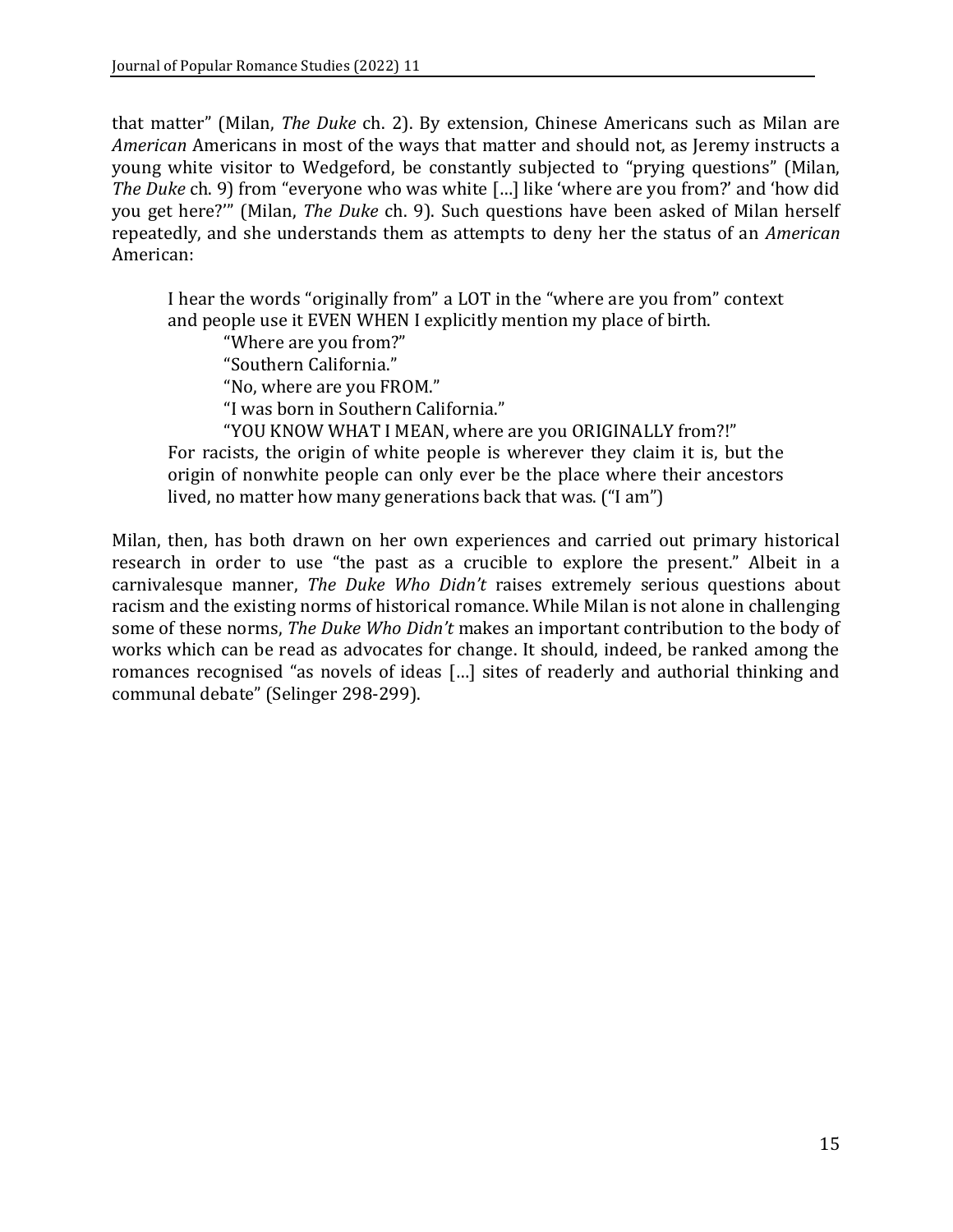#### **Works Cited**

- Alamgir, Alena K. "'The Learned Brāhmen, Who Assists Me': Changing Colonial Relationships in the 18th and 19th Century India." *Journal of Historical Sociology* vol. 19, no. 4, 2006, pp. 419–446. **[https://doi.org/10.1111/j.1467-6443.2006.0029](https://doi.org/10.1111/j.1467-6443.2006.0029%201.x)  [1.x](https://doi.org/10.1111/j.1467-6443.2006.0029%201.x)**
- American Stationer. *The American Stationer* vol. 28. 3 July 1890. **https://babel. hathitrust.org/cgi/pt?id=nyp.33433090916952&view=1up&seq=15**
- Appleton. D. *D. Appleton & Company's Illustrated Trade List of Domestic and Foreign Stationery*. New York, 1869. **<https://archive.org/details/illustratedtrade01appl>**
- Bakhtin, Mikhail. *Rabelais and His World*. Translated by Hélène Iswolsky, Indiana University Press, 1984.
- Benton, Gregor and Edmund Terence Gomez. *The Chinese in Britain, 1800-Present: Economy, Transnationalism, Identity*. Palgrave Macmillan, 2008.
- Catherine Heloise. "Book Review: The Duke Who Didn't by Courtney Milan." *Smart Bitches, Trashy Books*. 23 September 2020. **[https://smartbitchestrashybooks.com/](https://smartbitchestrashybooks.com/%20reviews/the-duke-who-didnt-by-courtney-milan/)  [reviews/the-duke-who-didnt-by-courtney-milan/](https://smartbitchestrashybooks.com/%20reviews/the-duke-who-didnt-by-courtney-milan/)**
- Davidson, MaryJanice. *Danger, Sweetheart*. Piatkus, 2016.
- Davis, Kathryn Lynn. "Formal Complaint: Part 1." 2019. **https://www.docdroid.net /uMizS30/kathryn-lynn-davis-formal-rwa-complaint-pdf**. This is also available via **[https://www.rwa.org/Online/News/2020/Audit\\_Documents.aspx](https://www.rwa.org/Online/News/2020/Audit_Documents.aspx)** and directly as a document in a zip folder from **[https://imis2.rwa.org/web/images/](https://imis2.rwa.org/web/images/%20rwa/RWAFiles/files/Pillsbury_Audit_Report/Attachments_Tisdale_and_Davis_Complaints_Milan_responses_Ethics_Committee_Report.zip)  [rwa/RWAFiles/files/Pillsbury\\_Audit\\_Report/Attachments\\_Tisdale\\_and\\_Davis\\_](https://imis2.rwa.org/web/images/%20rwa/RWAFiles/files/Pillsbury_Audit_Report/Attachments_Tisdale_and_Davis_Complaints_Milan_responses_Ethics_Committee_Report.zip) [Complaints\\_Milan\\_responses\\_Ethics\\_Committee\\_Report.zip](https://imis2.rwa.org/web/images/%20rwa/RWAFiles/files/Pillsbury_Audit_Report/Attachments_Tisdale_and_Davis_Complaints_Milan_responses_Ethics_Committee_Report.zip)**
- Emgeeze, "What an anachronistic, boring mess…" Amazon customer review. 29 September 2020. **[https://www.amazon.com/gp/customer-reviews/R1BA8FJLP9KONO/r](https://www.amazon.com/gp/customer-reviews/R1BA8FJLP9KONO/r%20ef=cm_cr_arp_d_rvw_ttl?)  [ef=cm\\_cr\\_arp\\_d\\_rvw\\_ttl?](https://www.amazon.com/gp/customer-reviews/R1BA8FJLP9KONO/r%20ef=cm_cr_arp_d_rvw_ttl?)[ie=UTF8&ASIN=B08L8772DQ](https://www.amazon.com/gp/customer-reviews/R1BA8FJLP9KONO/ref=cm_cr_arp_d_rvw_ttl?ie=UTF8&ASIN=B08L8772DQ)** and archived here **[https:](https://web.archive.org/web/20210318032604/https:/www.amazon.com/gp/customer-reviews/R1BA8FJLP9KONO/ref=cm_cr_arp_d_rvw_ttl?ie=UTF8&ASIN=B08L8772DQ) [//web.archive.org/web/20210318032604/https://www.amazon.com/gp/cus](https://web.archive.org/web/20210318032604/https:/www.amazon.com/gp/customer-reviews/R1BA8FJLP9KONO/ref=cm_cr_arp_d_rvw_ttl?ie=UTF8&ASIN=B08L8772DQ) [tomer-reviews/R1BA8FJLP9KONO/ref=cm\\_cr\\_arp\\_d\\_rvw\\_ttl?ie=UTF8&ASIN](https://web.archive.org/web/20210318032604/https:/www.amazon.com/gp/customer-reviews/R1BA8FJLP9KONO/ref=cm_cr_arp_d_rvw_ttl?ie=UTF8&ASIN=B08L8772DQ) [=B08L8772D](https://web.archive.org/web/20210318032604/https:/www.amazon.com/gp/customer-reviews/R1BA8FJLP9KONO/ref=cm_cr_arp_d_rvw_ttl?ie=UTF8&ASIN=B08L8772DQ)**Q
- Finston, Rachel. "Desert Isle Keeper: The Duke Who Didn't." *All About Romance,* 2 October 2020. **[https://allaboutromance.com/book-review/the-duke-who-didnt-by-cou](https://allaboutromance.com/book-review/the-duke-who-didnt-by-cou%20rtney-milan/)  [rtney-milan/](https://allaboutromance.com/book-review/the-duke-who-didnt-by-cou%20rtney-milan/)**
- Gray, Drew D. *London's Shadows: The Dark Side of the Victorian City*. Bloomsbury, 2013.
- Hackett, Lisa J. and Jo Coughlan. "The History Bubble: Negotiating Authenticity in Historical Romance Novels." *M/C Journal*, vol. 24, no. 1, 2021. **[https://doi.org/10.5204/](https://doi.org/10.5204/%20mcj.2752)  [mcj.2752](https://doi.org/10.5204/%20mcj.2752)**
- Hallock, Jennifer. "History Ever After: Fabricated Historical Chronotopes in Romance Genre Fiction." Paper presented to the 2018 IASPR conference. **http://www.jennifer hallock.com/2018/06/27/history-ever-after-iaspr-2018/**
- Kamblé, Jayashree. *Making Meaning in Popular Romance Fiction: An Epistemology*. Palgrave Macmillan, 2014.
- Knight, Edward H. *Knight's New Mechanical Dictionary*. Houghton, Mifflin and Company, 1884. **[https://archive.org/details/knightsnewmechan00knigrich/page/113/](https://archive.org/details/knightsnewmechan00knigrich/page/113/%20mode/1up)  [mode/1up](https://archive.org/details/knightsnewmechan00knigrich/page/113/%20mode/1up)**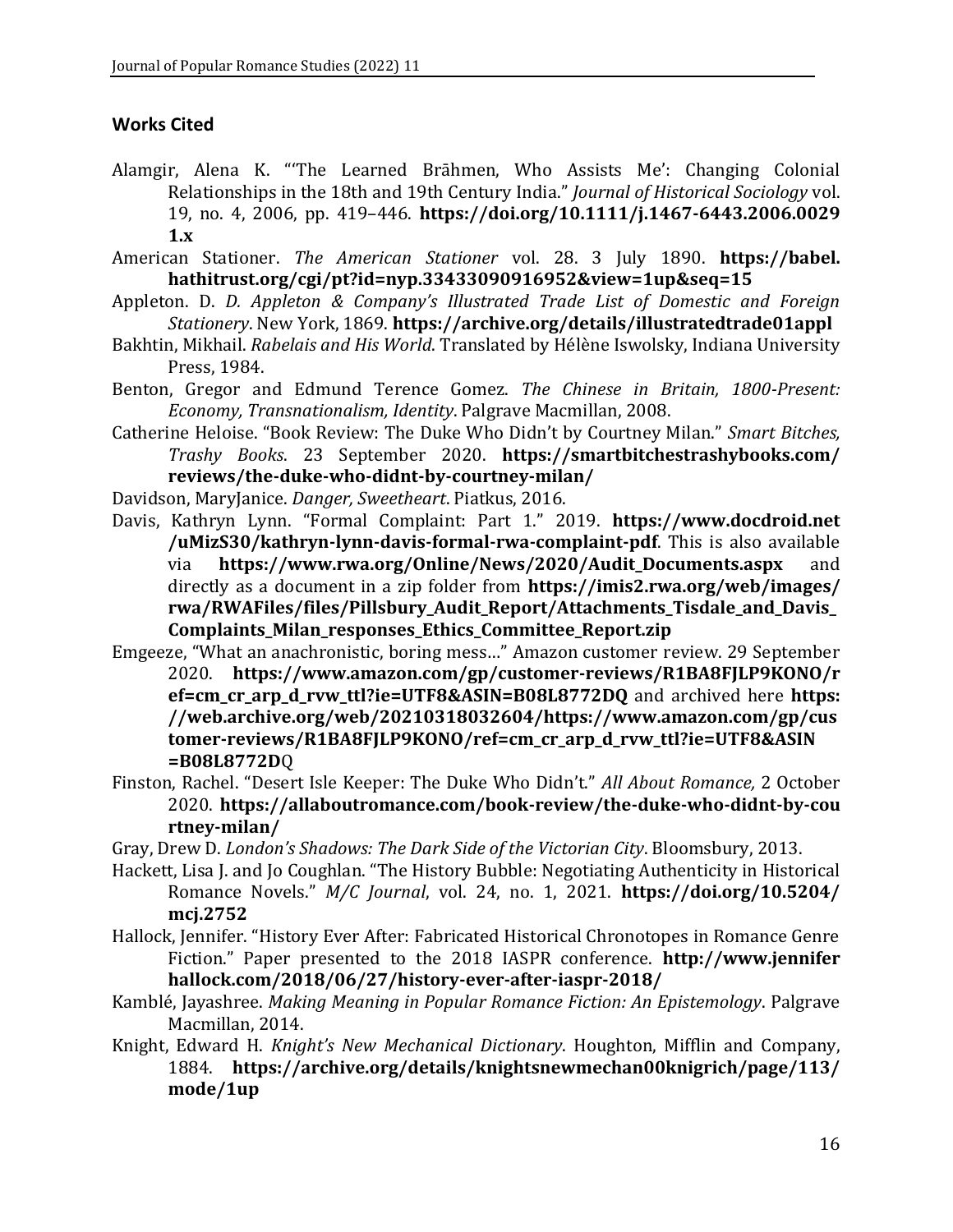- Lenker, Maureen Lee. "Romance author Courtney Milan reveals new cover, reflects on RWA implosion." *Entertainment Weekly*, 24 August 2020. **[https://ew.com/books/](https://ew.com/books/%20courtney-milan-reveals-new-romance-cover/)  [courtney-milan-reveals-new-romance-cover/](https://ew.com/books/%20courtney-milan-reveals-new-romance-cover/)**
- Li, Yao and Harvey L. Nicholson Jr. "When 'model minorities' become 'yellow peril'— Othering and the racialization of Asian Americans in the COVID-19 pandemic." *Sociology Compass*, vol. 15, no. 2, 2021, pp. 1–13. **[https://doi.org/10.1111](https://doi.org/10.1111%20/soc4.12849)  [/soc4.12849](https://doi.org/10.1111%20/soc4.12849)**
- Luther, Jessica. "Courtney Milan on Feminism and the Romance Novel." *Shondaland*. 27 February 2018. **[https://www.shondaland.com/inspire/books/a16752742/](https://www.shondaland.com/inspire/books/a16752742/%20courtney-milan-on-feminism-and-the-romance-novel/)  [courtney-milan-on-feminism-and-the-romance-novel/](https://www.shondaland.com/inspire/books/a16752742/%20courtney-milan-on-feminism-and-the-romance-novel/)**
- Milan, Courtney. "Also for the record." Twitter thread. 22 July 2020. **https://twitter.com /courtneymilan/status/1286022674280398849**
- Milan, Courtney. "Fairytales of meritocracy." Courtney Milan's website. 15 December 2010. **[https://www.courtneymilan.com/ramblings/2010/12/15/fairytales-of](https://www.courtneymilan.com/ramblings/2010/12/15/fairytales-of-meritocracy/)[meritocracy/](https://www.courtneymilan.com/ramblings/2010/12/15/fairytales-of-meritocracy/)**
- Milan, Courtney. "Historical accuracy." Twitter thread. 27 December 2018. **https://twitter. com/courtneymilan/status/1078369352871624704**
- Milan, Courtney. "I am." Twitter thread. 14 July 2019. **[https://twitter.com/courtney](https://twitter.com/courtney%20milan/status/1150414019355787264)  [milan/status/1150414019355787264](https://twitter.com/courtney%20milan/status/1150414019355787264)**
- Milan, Courtney. "If you're wondering." Twitter thread. 31 August 2020. **https:// twitter.com/courtneymilan/status/1300491821504577536**
- Milan, Courtney. "I've hit the point." Twitter thread. 18 August 2020. **https://twitter. com/courtneymilan/status/1295739540909350912**
- Milan, Courtney. "Response to Suzan Tisdale Complaint." 2019. **https://www.docdroid. net/v0hn3eA/tisdale-response-pdf** This is also available via **https://www.rwa .org/Online/News/2020/Audit\_Documents.aspx** and directly as a document in a zip folder from **[https://imis2.rwa.org/web/images/rwa/RWAFiles/files/](https://imis2.rwa.org/web/images/rwa/RWAFiles/files/%20Pillsbury_Audit_Report/Attachments_Tisdale_and_Davis_Complaints_Milan_responses_Ethics_Committee_Report.zip)  [Pillsbury\\_Audit\\_Report/Attachments\\_Tisdale\\_and\\_Davis\\_Complaints\\_Milan\\_re](https://imis2.rwa.org/web/images/rwa/RWAFiles/files/%20Pillsbury_Audit_Report/Attachments_Tisdale_and_Davis_Complaints_Milan_responses_Ethics_Committee_Report.zip) [sponses\\_Ethics\\_Committee\\_Report.zip](https://imis2.rwa.org/web/images/rwa/RWAFiles/files/%20Pillsbury_Audit_Report/Attachments_Tisdale_and_Davis_Complaints_Milan_responses_Ethics_Committee_Report.zip)**
- Milan, Courtney. "So the narrative structure." Twitter thread. 22 July 2020. **https:// twitter.com/courtneymilan/status/1286016663972753408**
- Milan, Courtney. *The Duke Who Didn't*. Self-published ebook, 2020.
- Radway, Janice A. *Reading the Romance: Women, Patriarchy, and Popular Literature.* 1984. University of North Carolina Press, 1991.
- Regis, Pamela. *A Natural History of the Romance Novel*. University of Pennsylvania Press, 2003.
- Ryan, Claire. "The Implosion of the RWA." Claire Ryan's website. Post first published on 27 December 2019 but updated repeatedly up to 22 February 2020. **https://clairery anauthor.com/blog/2019/12/27/the-implosion-of-the-rwa/**
- Selinger, Eric Murphy. "Literary approaches." *The Routledge Research Companion to Popular Romance Fiction*, edited by Jayashree Kamblé, Eric Murphy Selinger, and Hsu-Ming Teo. Routledge, 2021, pp. 294–319.
- Shang, Anthony. "The Chinese in London." *The Peopling of London: Fifteen Thousand Years of Settlement from Overseas*, edited by Nick Merriman. The Museum of London, 1993, pp. 88–97.